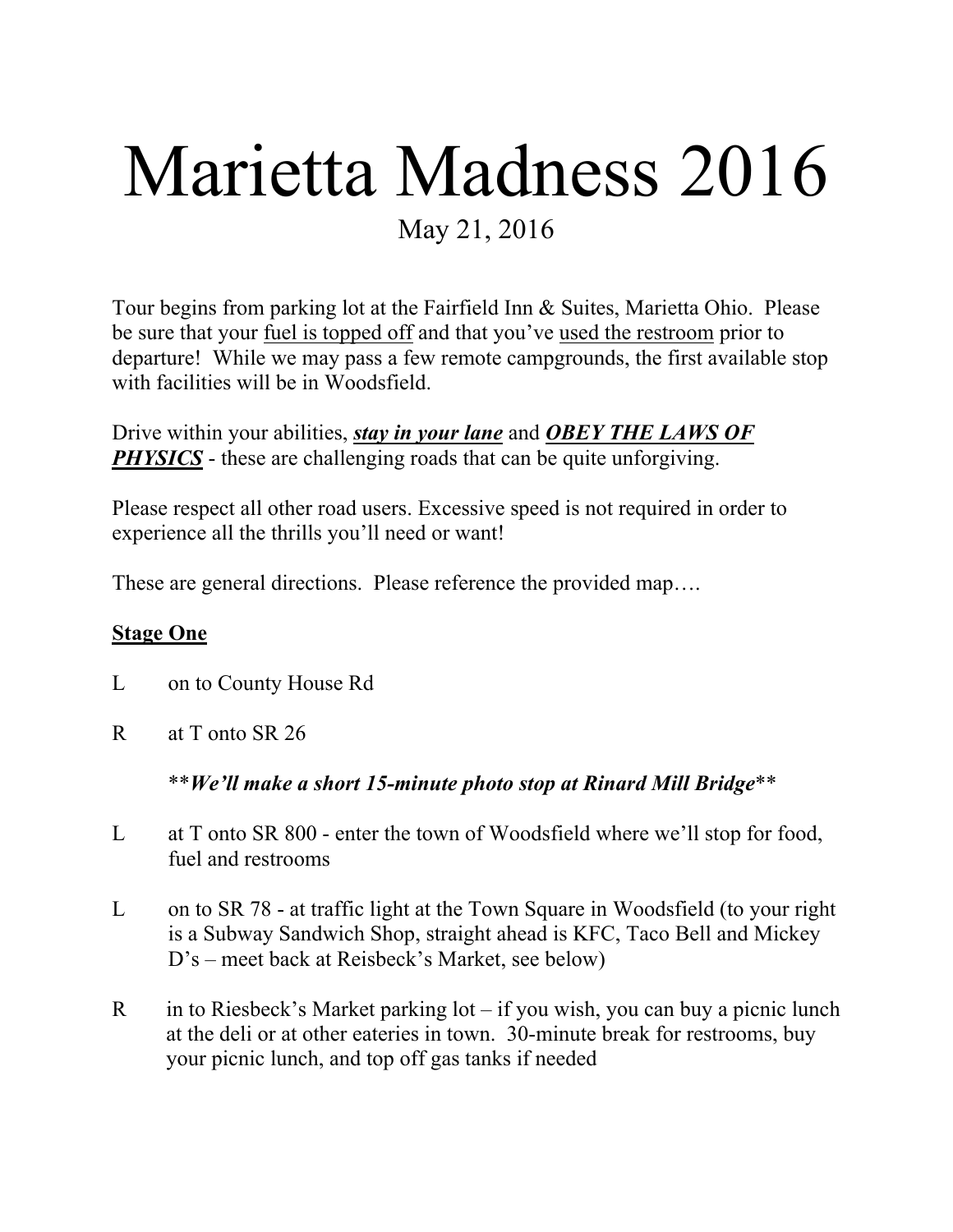## **MM16**

- L Exit from Riesbeck's on to SR 78 to Town Square
- L on to SR 26 at Town Square
- R on to SR 145
- Str on to SR 556 in Beallsville
- R on to SR 7
- R on to SR 78
- L on to SR 536 use **caution!!!**
- Str across SR 7 in to Hannibal Locks and Dam picnic area

**Stage Two** …*choices to be made*!!

L back on to SR  $7$  – gas available shortly after getting back on to SR  $7$ 

*Alternative #1* – for a leisurely drive back to Marietta, simply follow SR 7 approx. 45 miles back to the Fairfield Inn and Marietta.

*Alternative #2* – for the fun way back to Marietta, continue on…

- R on to 255, in town of Sardis
- R at T on to SR 800
- L on to SR 26